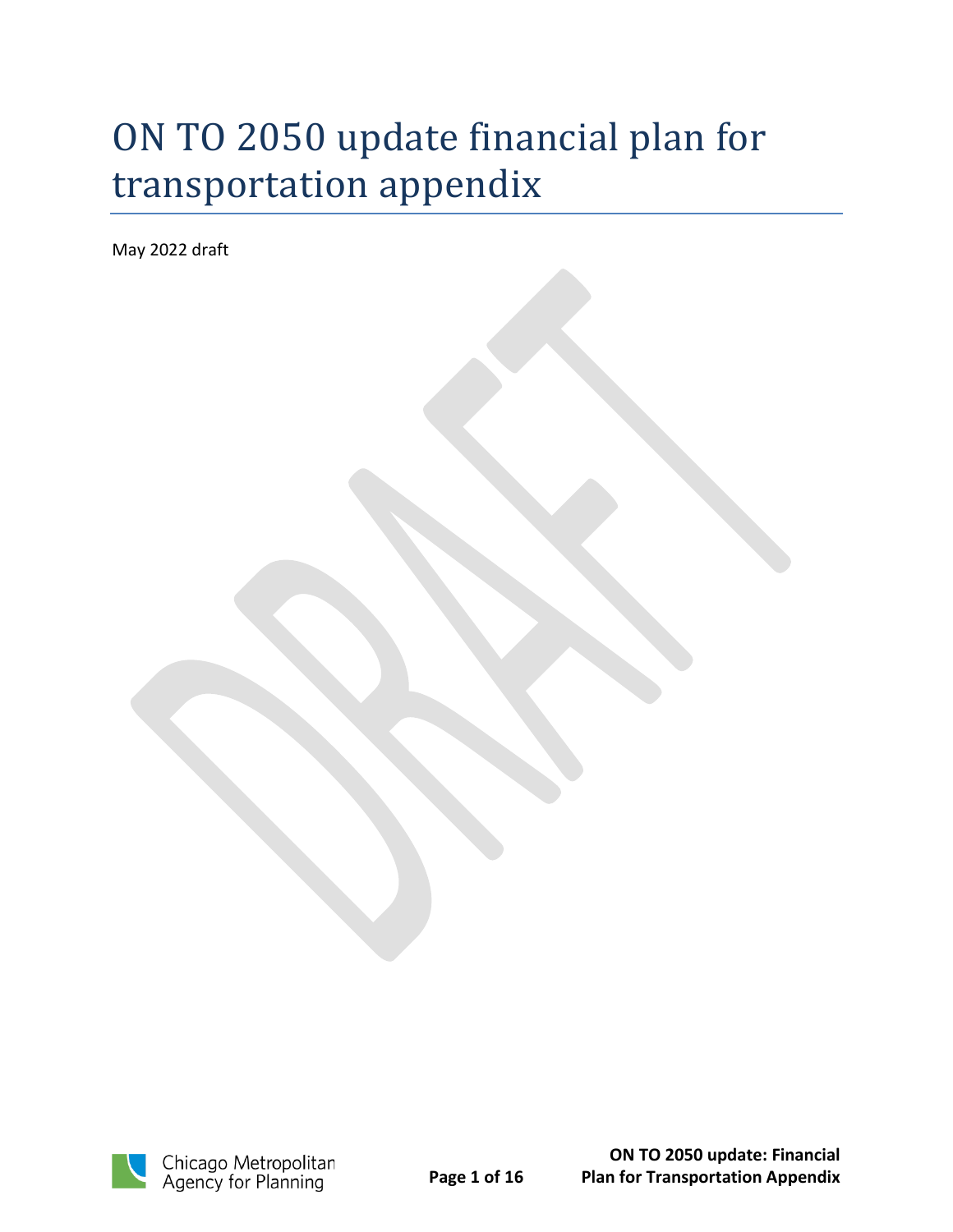# **Contents**

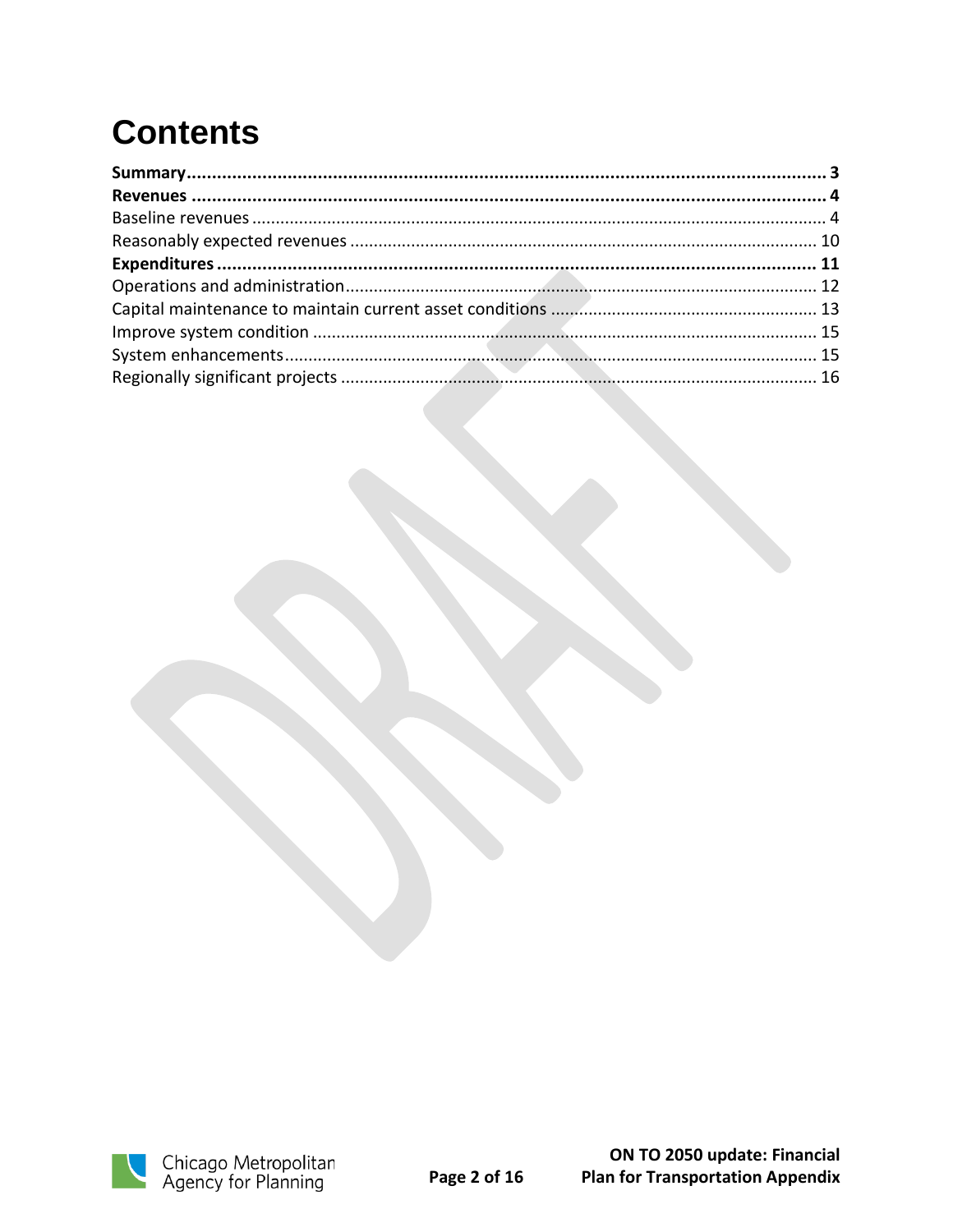# <span id="page-2-0"></span>**Summary**

Federal law requires metropolitan planning organizations to demonstrate fiscal constraint by determining that sufficient funding resources will be available to invest in the transportation system, as recommended in the long-range plan. Specifically, federal regulations require "for purposes of transportation system operations and maintenance, the financial plan shall contain system-level estimates of costs and revenue sources that are reasonably expected to be available to adequately operate and maintain Federal-aid highways" and "public transportation" (23 CFR § 450.324(f)(11)).

To achieve federal requirements, the Chicago Metropolitan Agency for Planning (CMAP) must assess the anticipated expenditures and revenue sources necessary to carry out the operation, maintenance, and expansion of the region's surface transportation system over the planning period (2023-50). Long-range financial forecasting requires determining a base set of assumptions regarding revenue and expenditures trends, understanding the future implications of current policies, and development of a robust, accurate, and straightforward methodology that is appropriate for a planning-level forecast. This appendix to the ON TO 2050 update provides detail on the methodology used in the financial plan for transportation forecast. The ON TO 2050 update summary also contains the recommendations of the financial plan.

The following table details the ON TO 2050 update's financial plan for transportation, including forecasting revenues and funding allocations to planned investments on the system. The forecast indicates that the revenues projected to be available over the planning horizon will be sufficient to operate and maintain the transportation system in its current condition. However, the expected funding would be insufficient to cover regional priorities for improving asset condition, enhancements, or expansions to the system. To meet the region's asset condition targets, fiscally constrained enhancements and expansions within the long-range planning context, and ensure sufficient operational funding, the region will need to continue to prioritize the advancement of new and innovative revenue sources as major policy priorities in the ON TO 2050 update.

Adding five reasonably expected revenues to the forecast will make a total of \$526 billion available over the planning period. Of that total, 82 percent (or \$431.32 billion) is necessary to operate, administer, and maintain the system in its current condition. This leaves 18 percent (or \$94.68 billion) to allocate toward improving system condition, as well as enhancing and expanding the system over the 2023-50 planning period.

As required by federal regulations, revenues and expenditures were forecast in year of expenditure dollars rather than real or constant dollars, meaning inflationary increases are included in the forecasts.

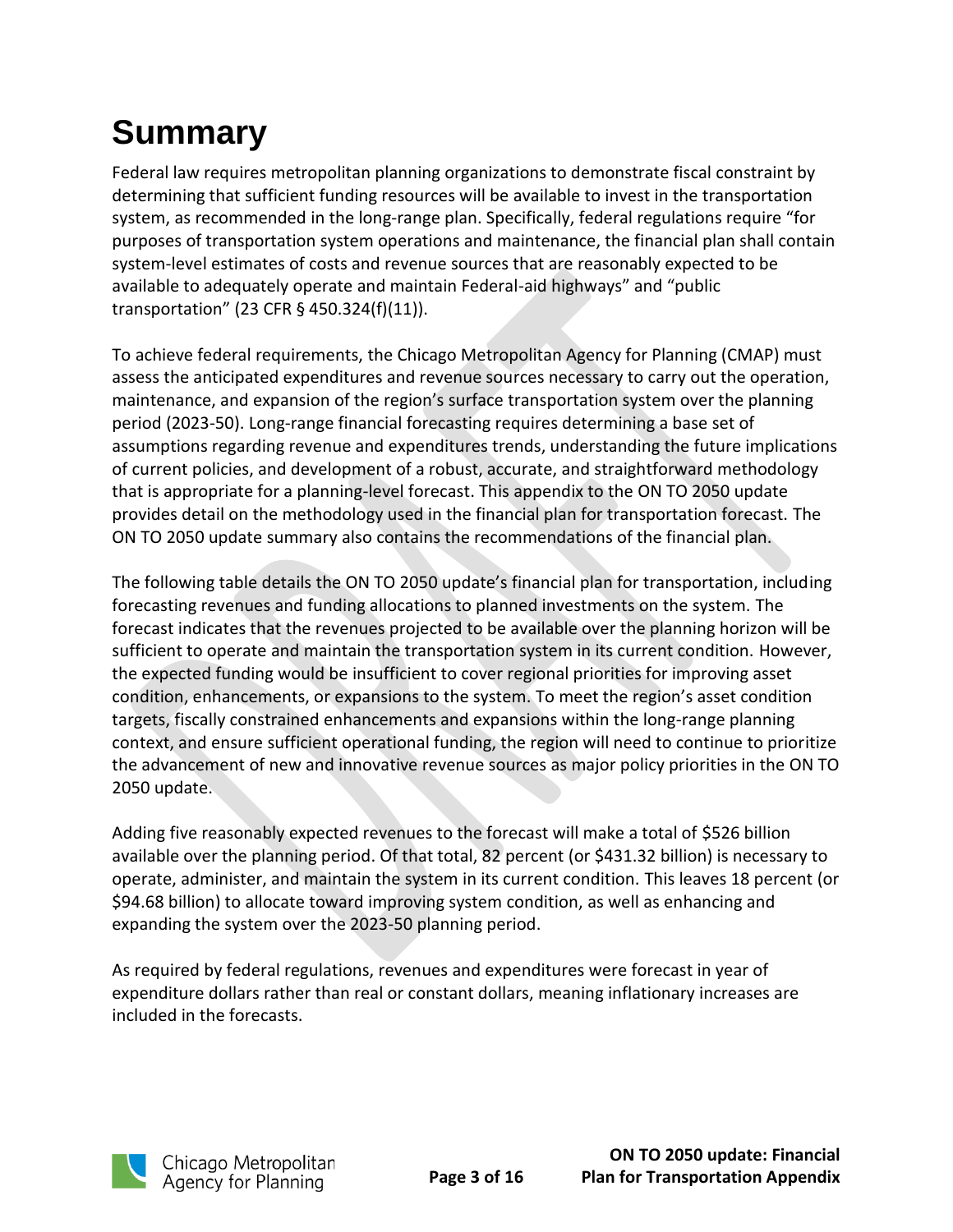**Forecasted transportation revenues and expenditure allocations, 2023-50, in billions of year of expenditure dollars**

| <b>Revenues</b>                                                                |           |
|--------------------------------------------------------------------------------|-----------|
| Federal revenues                                                               | \$80.8    |
| State revenues                                                                 | \$199.6   |
| Local revenues                                                                 | \$207.7   |
| Subtotal baseline revenues                                                     | \$488.0   |
| Toll major highway reconstructions and new highway capacity                    | \$13.0    |
| Replace state motor fuel tax (MFT) with road usage charge                      | \$10.0    |
| Expand the sales tax base to additional services                               | \$9.0     |
| Regional revenue source                                                        | \$4.0     |
| Local parking pricing expansion                                                | \$2.0     |
| Subtotal reasonably expected revenues                                          | \$38.0    |
| <b>Total revenues</b>                                                          | \$526.0   |
| <b>Expenditures</b>                                                            |           |
| Operate and administer roadway system                                          | \$120.0   |
| Operate and administer transit system                                          | \$136.3   |
| Maintain current roadway condition                                             | \$109.4   |
| Maintain current transit asset condition                                       | \$63.7    |
| Subtotal cost to administer, operate, and maintain in current condition        | \$429.5   |
| Improve system condition                                                       | \$30.8    |
| Make system enhancements                                                       | \$43.7    |
| Full cost of constrained regionally significant projects                       | \$84.8    |
| Capital cost allocated as maintenance and reconstruction                       | -\$59.8   |
| Offsetting revenues from tolling and value capture                             | $-$ \$3.0 |
| Subtotal constrained new capacity cost of regionally significant projects      | \$22.0    |
| <b>Total expenditures</b>                                                      | \$526.0   |
| Note: revenues and expenditures do not add up to the subtotals due to rounding |           |

## <span id="page-3-0"></span>**Revenues**

Revenue forecasts are intended to account for all funding resources expected to be available to administer, operate, maintain, improve, enhance, and expand the transportation system. In the fiscal constraint, all revenue sources are aggregated prior to the process of allocation to expenditure categories. This approach is suited to a long-range planning process focused on determining regional investment priorities rather than budgeting for a program. In addition, the approach fits with CMAP recommendations emphasizing the need to use transportation user fees imposed on drivers for all transportation modes.

## <span id="page-3-1"></span>**Baseline revenues**

The baseline revenue forecast totals \$488 billion over the 28-year planning period. The baseline revenue forecast includes all existing revenue sources the region receives for transportation

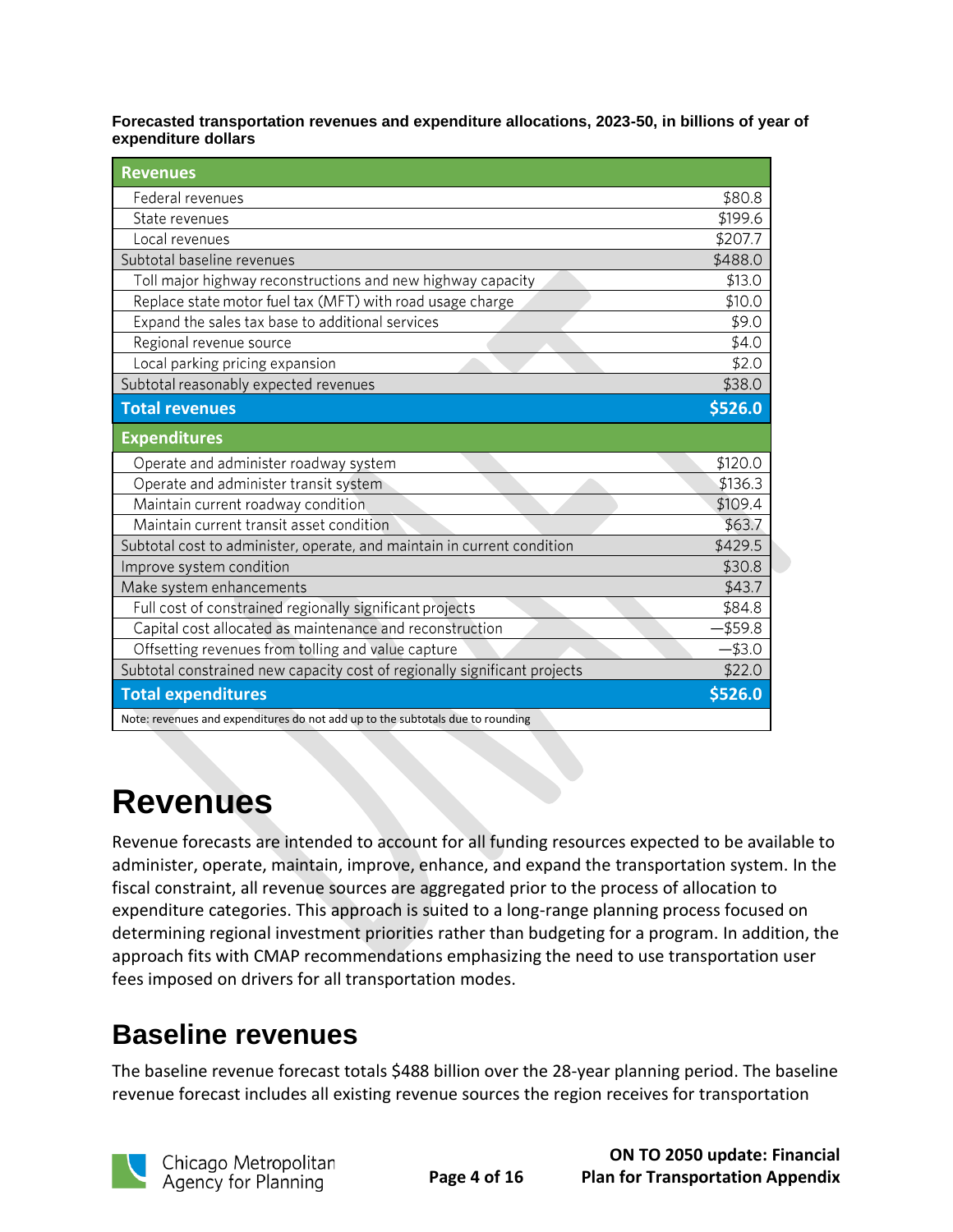purposes and does not include any new sources. The forecasts assume that northeastern Illinois will continue to receive revenues from federal, state, and local sources for constructing, operating, administering, and maintaining the current roadway and transit system. This includes periodic transit fare and toll rate increases, which will be necessary to ensure sufficient revenues to pay for these systems over the 28-year planning period. The chart below provides forecasts for specific revenue sources, followed by methodology and assumptions.



#### **Baseline revenue forecast, 2023-50, in year of expenditure dollars**

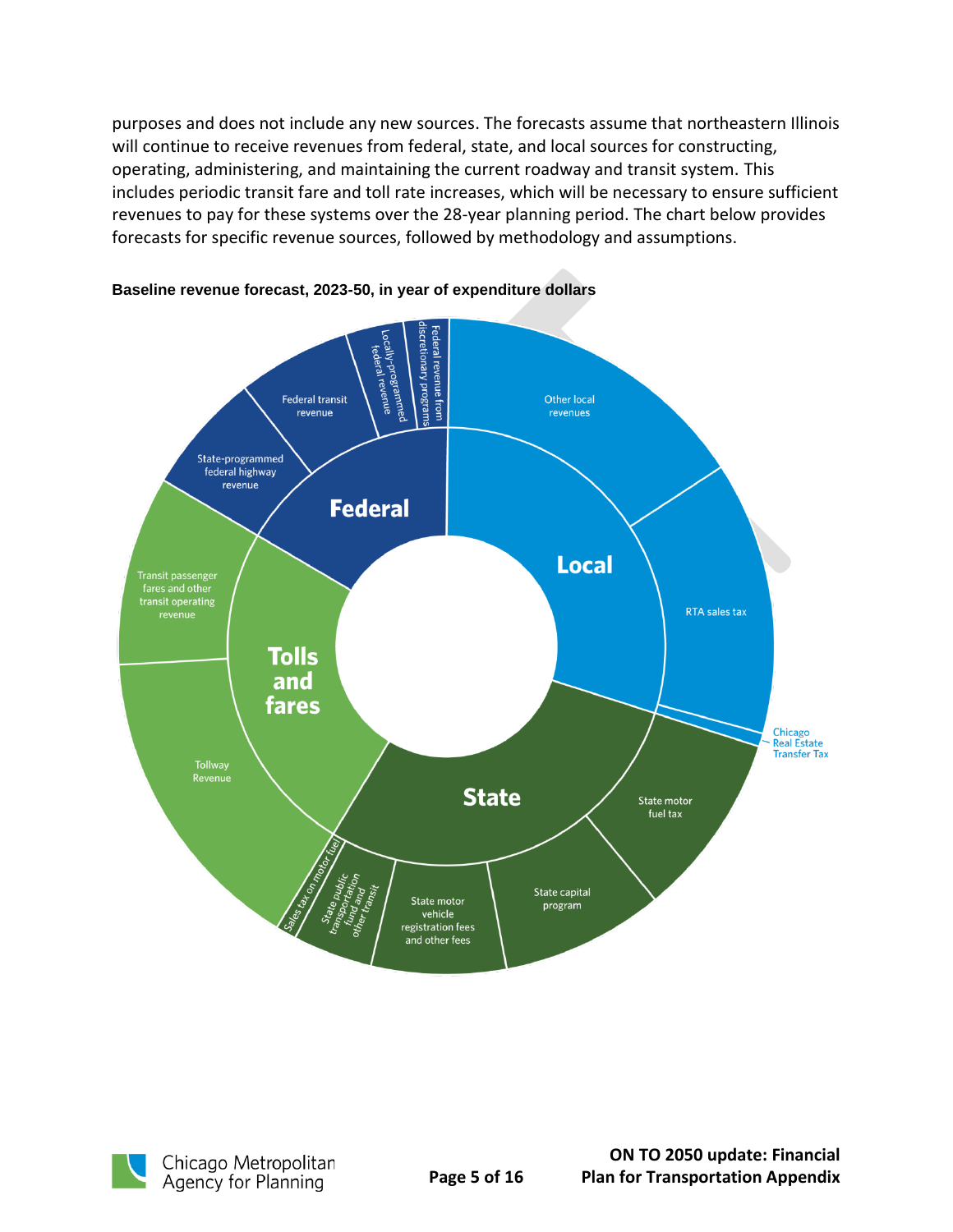#### **Locally programmed federal revenue: \$13.9 billion**

These funds represent the annual federal apportionment that is passed to the Chicago metropolitan region for programming. This includes the federal fund sources of the Congestion Mitigation and Air Quality Improvement Program (CMAQ), Transportation Alternatives Program-Local, Carbon Reduction Program, Surface Transportation Program-Local, and Surface Transportation Program-Counties.<sup>1</sup> Revenue estimates through 2026 are based on CMAP estimates for expected funding from the Infrastructure Investment and Jobs Act (IIJA). Federal revenues to the region grew at a rate of 1.5 percent between 2010 and 2021. After 2026, revenues were assumed to increase annually by this same 1.5 percent rate.

#### **Federal revenue from discretionary programs: \$10.4 billion**

Forecasted revenues include those allocated by the federal government at the discretion of the U.S. Department of Transportation (USDOT) rather than by formula. The region is assumed to receive a similar share of grants over the planning period as it has in recent years. Programs tend to vary over time. Current programs including New Starts, BUILD, INFRA, All Stations Accessibility Program, Congestion Relief Program, Reconnecting Communities Pilot Program, RAISE, Safe Streets and Roads for All, Active Transportation Infrastructure Investment Program, and Strengthening Mobility and Revolutionizing Transportation (SMART). Federal revenues to the region grew at a rate of 1.5 percent between 2010 and 2021. After 2026, revenues were assumed to increase annually by this same 1.5 percent rate.

#### **Federal transit revenue: \$27.0 billion**

Forecasted revenues include State of Good Repair and Urbanized Area Formula Grant programs, as well as other federal transit formula grants.<sup>2</sup> Revenue estimates through 2026 are based on CMAP estimates for expected funding from IIJA. Federal revenues to the region grew at a rate of 1.5 percent between 2010 and 2021. After 2026, revenues were assumed to increase annually by this same 1.5 percent rate.

#### **State-programmed federal highway revenue: \$29.6 billion**

These funds represent the annual federal apportionment programmed by Illinois. This includes the federal fund sources of National Highway Performance Program; Surface Transportation Program; National Highway Freight Program; Highway Safety Improvement Program; Transportation Alternatives Program; Recreational Trails; the Bridge Investment Program; National Electric Vehicle Formula Program; and the PROTECT program.<sup>3</sup> Revenue estimates through 2026 are based on CMAP estimates for expected funding from IIJA, and 74.43 percent of the statewide total annual apportionment in those years was assumed to go to northeastern Illinois. Federal revenues to the region grew at a rate of 1.5 percent between 2010 and 2021. After 2026, 45 percent of the statewide total annual apportionment was assumed to go to

<sup>&</sup>lt;sup>3</sup> For more information on Federal Highway Administration programs, see [https://www.fhwa.dot.gov/specialfunding.](https://www.fhwa.dot.gov/specialfunding)



<sup>1</sup> For more information on regional transportation programs administered by CMAP, see [http://www.cmap.illinois.gov/mobility/strategic-investment/regional-transportation-programs.](http://www.cmap.illinois.gov/mobility/strategic-investment/regional-transportation-programs)

<sup>&</sup>lt;sup>2</sup> For more information on Federal Transit Administration programs, se[e https://www.transit.dot.gov/grants.](https://www.transit.dot.gov/grants)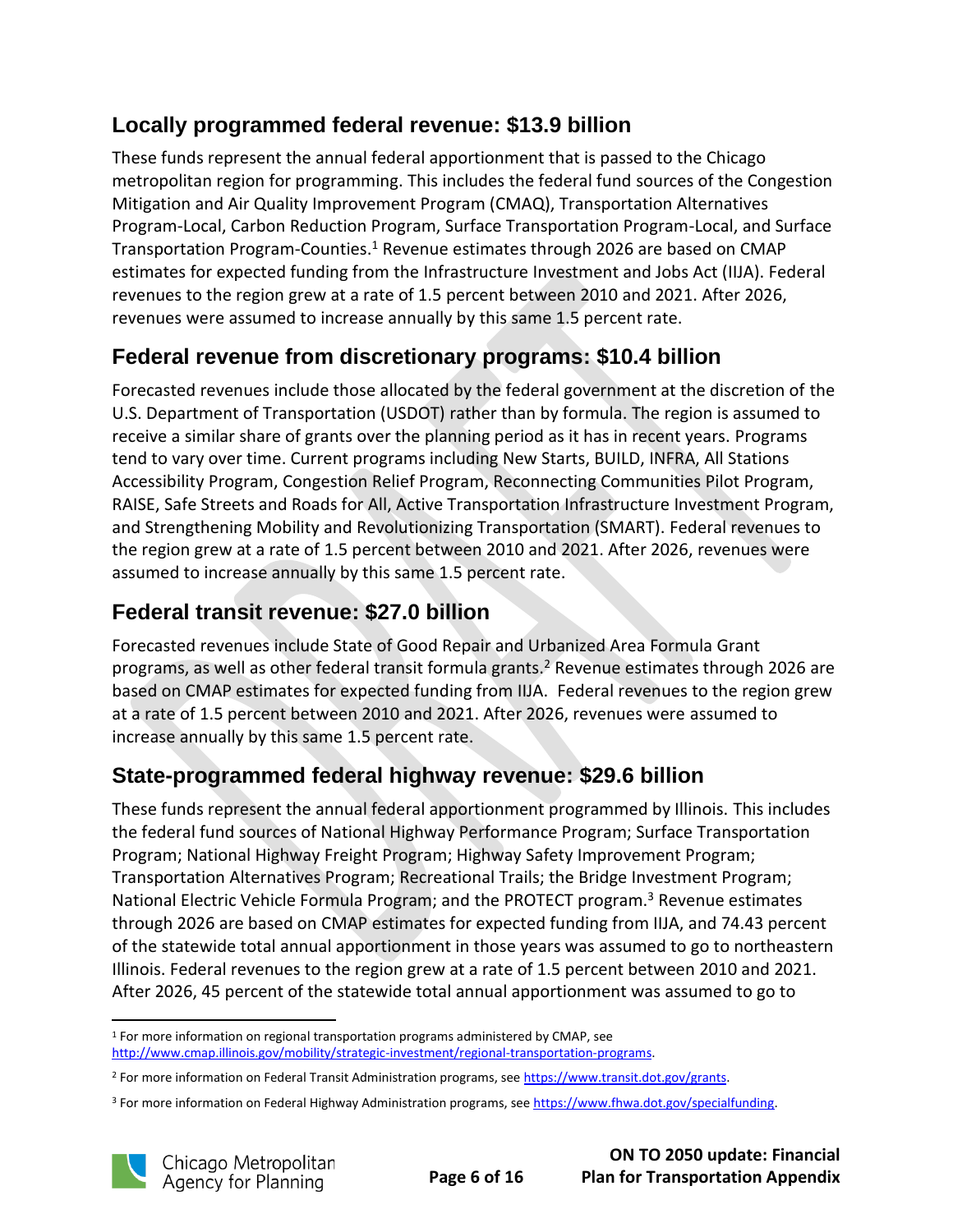northeastern Illinois, and revenues were assumed to increase annually by this same 1.5 percent rate.

#### **State motor fuel tax: \$45.6 billion**

As of March 2022, the current motor fuel tax (MFT) rate was 39.2 cents per gallon (46.7 cents per gallon of diesel). Rebuild Illinois indexed the base rate to inflation beginning in 2019. Given high inflation between March 2021 and March 2022, Illinois approved a six-month freeze of the state motor fuel tax index, effective July 1, 2022. Nevertheless, CMAP forecasts the MFT rate will grow by 8.6 percent in 2023. After 2023, the rate is assumed to grow an average of 2.5 percent annually.

These funds include the portion of state motor fuel tax revenue retained by the Illinois Department of Transportation (IDOT) for the Road Fund and State Construction Account. After accounting for various statutory deductions, the region is assumed to receive 45 percent of these revenues for the purposes of funding state road construction and maintenance projects, estimated to total \$18 billion. The Regional Transportation Authority also receives funding based on allocations set in statute — forecasted to total \$10.6 billion. This forecast also includes statutory disbursements to counties, townships, and municipalities. Those disbursements are forecasted to total \$17 billion. Statutorily, Cook County receives a 16.74 percent share, and the remaining county share is based on motor vehicle registration fees received. Township share is based on share of mileage of township roads, and the municipal share is based on population.

CMAP used forecasted annual vehicle miles traveled (AVMT) and average miles per gallon (MPG) to estimate revenue. For AVMT, CMAP used 2045 forecasts developed by the Illinois Department of Transportation and extrapolated the forecast to 2050. Average annual percent change in AVMT between 2023-50 was 0.8 percent for passenger vehicles and 0.7 percent for other vehicles.

For passenger vehicle MPG estimates, CMAP created estimates based on National Highway Traffic Safety Administration (NHTSA) rules for Corporate Average Fuel Economy (CAFE) standards, estimated standards for 1978 through 2029 model years for cars and light trucks, and data about vehicle fleet from the Federal Highway Administration's 2017 National Household Travel Survey. CMAP estimates vehicle fuel economy for passenger vehicles statewide will reach a fleetwide average of 34.5 MPG by 2050. While these CAFE standards are being finalized, fuel economy across the entire vehicle fleet is still expected to increase with consumer choice, new technology, and adherence to standards promulgated by other states. For non-passenger vehicles, MPG was assumed to improve with NHTSA fuel efficiency standards for medium- and heavy-duty vehicles.

#### **Sales tax on motor fuel: \$5.4 billion**

The state's portion of the state retailer's occupation tax generated from the sale of motor fuel will be deposited in the Road Fund, with increasing portions allocated to the Road Fund during

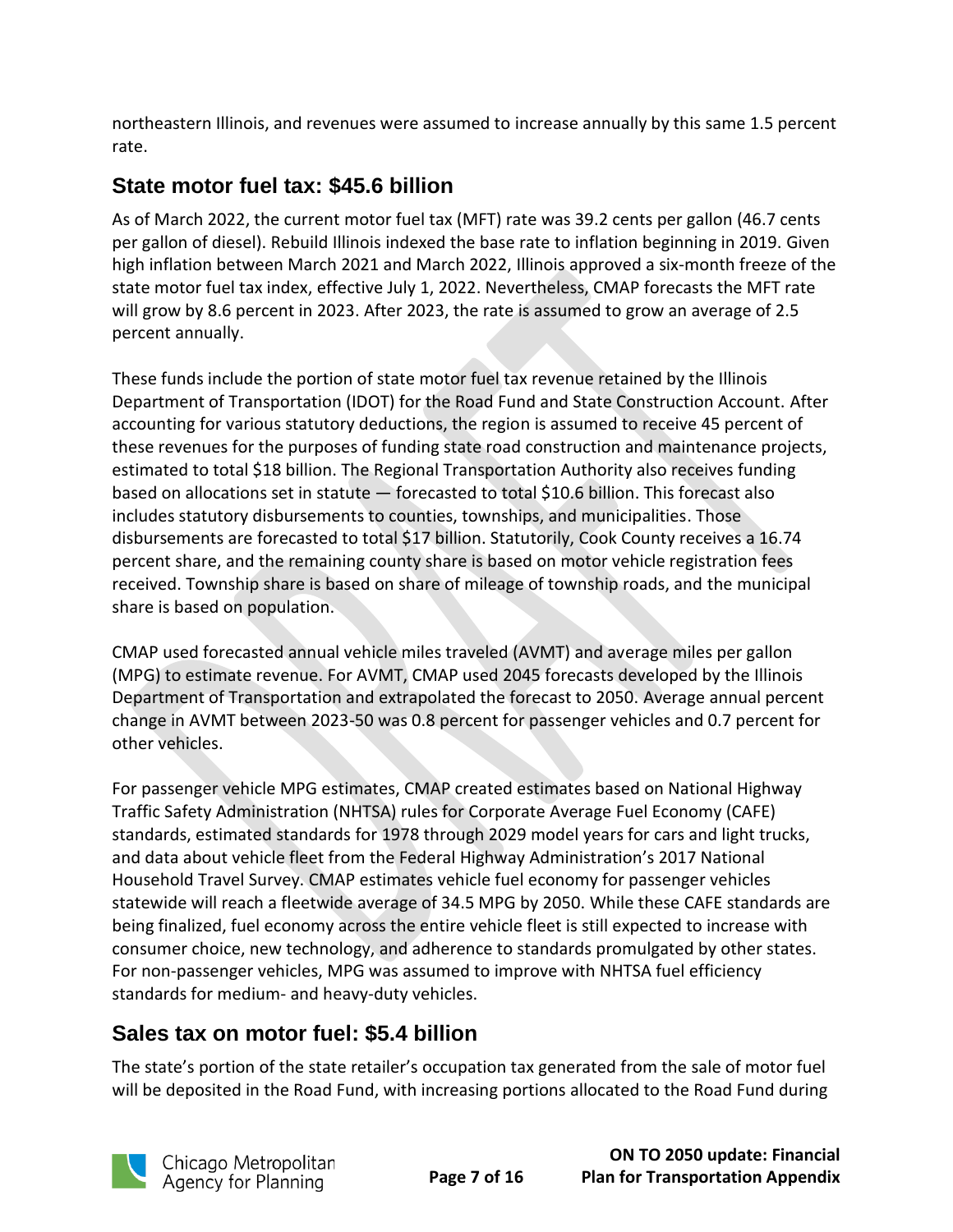2023, 2024, and 2025, and reaching 100 percent in 2026 and thereafter. The forecast uses average Midwest gas prices from the U.S. Energy Information Administration from the past year — \$2.51 for regular and \$2.82 for diesel — and deducts various taxes included in the prices. The forecast assumes the price of motor fuel will grow at a rate of 0.1 percent annually. Gallonage assumptions are the same as above.

#### **State motor vehicle registration fees and other state fees: \$32.5 billion**

These revenues include annual vehicle registration fees, certificate of title fees, overweight fines, permit fees, and operator's license fees collected by Illinois. The revenues are deposited into the Road Fund and State Construction Account. Motor vehicle registration fee revenues to the Road Fund and State Construction Account were assumed to grow at a rate of approximately 0.5 percent annually. Other types of fees in this category were forecast to grow approximately 1.8 percent annually. The region is assumed to receive 45 percent of these revenues for the purposes of funding state road construction and maintenance projects. Recent fee increases enacted as part of Rebuild Illinois are included here. Future fee rate increases were not assumed in this category, as they would likely be accounted for in future state capital programs.

#### **State capital program: \$39.2 billion**

State capital programs typically are funded with a variety of revenue increases, including fee increases on sources like vehicle registration and certificate of title. It is assumed the state will enact a capital program two additional times during the planning period in 10-year intervals. Funding levels were assumed to grow 2.5 percent annually with Rebuild Illinois funding levels assumed as the baseline.

#### **Tollway revenue: \$74.7 billion**

This forecast includes toll revenues forecasted to be collected on the 294-mile system, as well as other operating revenues. The current toll rate structure went into effect in 2012, with the commercial rate adjusted annually for inflation. Toll revenue projections were derived from estimates that were prepared by CDM Smith for the Illinois Tollway in November 2020. The projection assumed the annual adjustment in commercial toll rates would be 2 percent annually. CMAP also included an assumption of two passenger toll rate adjustments throughout the planning period. Other operational revenues, such as concessions and miscellaneous income, were forecast to grow at a compound rate of 2.3 percent annually.

### **State Public Transportation Fund: \$18.4 billion**

These funds represent state matching funds for transit, which are equal to 30 percent of Regional Transportation Authority (RTA) sales tax, state use tax disbursements to the RTA, and the portion of Chicago real estate transfer tax revenues reserved for the CTA. The forecast equals 30 percent of the forecasts of these revenues.

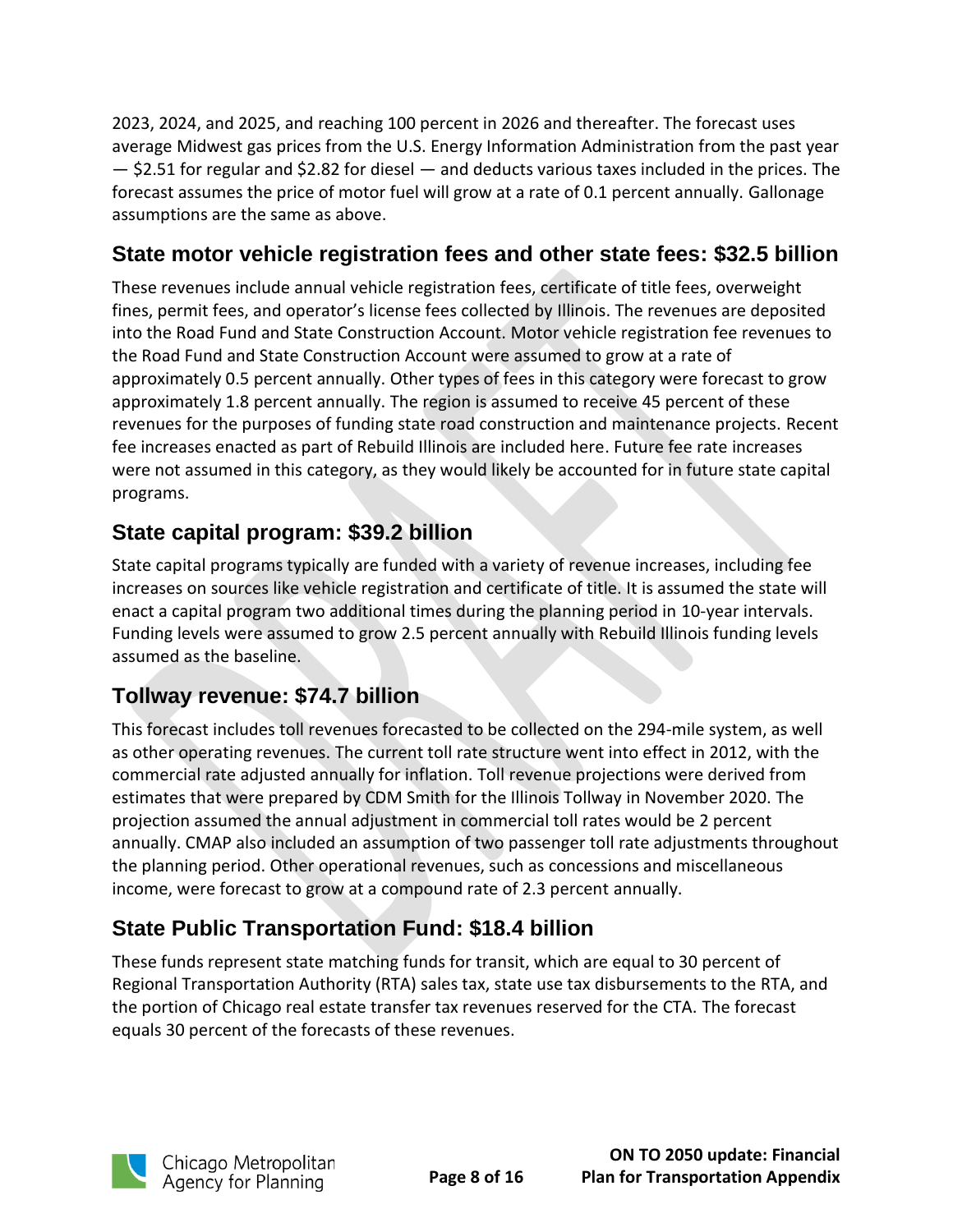#### **Other state transit: \$700 million**

Illinois has provided funding each year to support Pace's Americans with Disabilities Act (ADA) Paratransit service since 2010. Illinois also provides reduced fare reimbursements to the service boards. Both reduced fare reimbursements and ADA support are forecast to remain at current levels annually for the planning period — \$17.6 million and \$8.4 million, respectively.

#### **RTA sales tax - \$65.9 billion**

The RTA sales tax is equivalent to 1.25 percent of sales in Cook County (including the RTA sales tax and the RTA's share of the state sales tax) and 0.75 percent of sales in DuPage, Kane, Lake, McHenry, and Will counties. The RTA receives two-thirds of the collar county revenues. Sales tax revenues accruing to the RTA are assumed to grow 2.8 percent annually throughout the planning period. The RTA also receives disbursements of state use tax, which are expected to grow at a rate of 3.3 percent on average.

A third of collar county revenues generated from the RTA sales tax, Collar County Transportation Empowerment Funds, are returned to DuPage, Kane, Lake, McHenry, and Will counties to be used for roads, transit, and public safety. During the planning period, revenues total \$6.7 billion and annual growth averages 3 percent. Growth assumptions were based on projected population growth combined with inflationary assumptions.

#### **Chicago real estate transfer tax (RETT): \$2.2 billion**

The \$1.50 per \$500 of value of Chicago's RETT is transferred to the Chicago Transit Authority (CTA). Revenues were forecast to grow at an average rate of 2.7 percent annually.

#### **Transit passenger fares and other transit operating revenue: \$45.8 billion**

This includes passenger fares for the CTA, Metra, Pace, and Pace ADA, as well as other revenues for the RTA, CTA, Metra, Pace, and Pace ADA. Other revenues come from sources like advertising, investment income, and Medicaid reimbursements. Revenues were forecast to grow at an average rate of 2 percent annually. To the extent ridership does not substantially return to normal levels by the beginning of the planning period, it is assumed fare revenue will be supplemented by other federal or state operating support. Other operating revenues are assumed to grow at a rate of 1.2 percent annually, based on assumed rates of growth in system revenue and ridership.

#### **Other local revenues: \$76.6 billion**

These are funding sources used for transportation purposes by counties, townships, and municipalities. Funding sources include property tax revenue, sales tax revenue, local motor fuel taxes and impact fees. Revenues were calculated for municipalities and townships using the 2017 U.S. Census of Governments data. County revenues were obtained from recent county budget documents. Revenues were adjusted to the current year using the change in the Consumer Price Index and population growth. To forecast to 2050, growth rates for CMAP

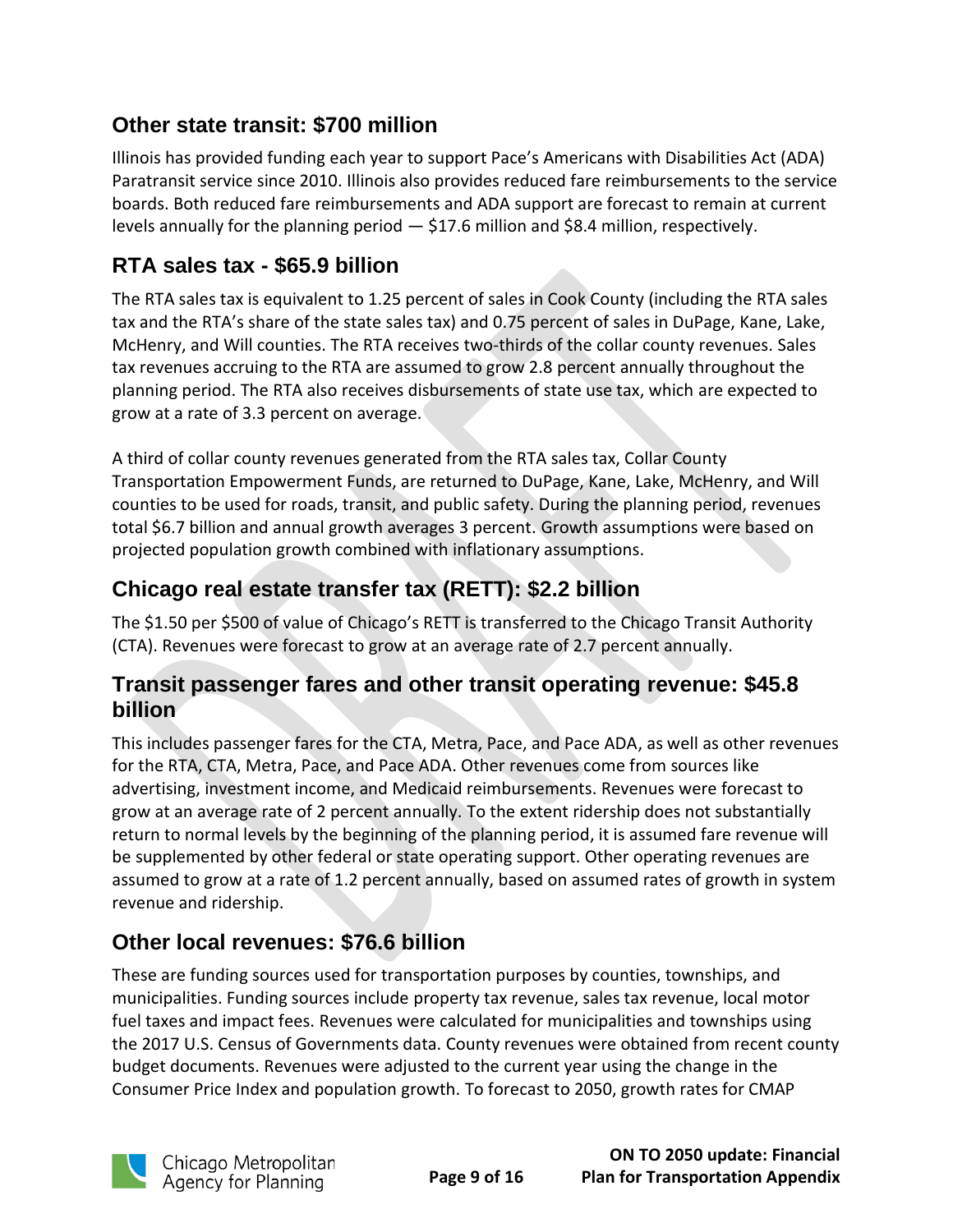population forecasts were added to an annual 2.5 percent inflationary adjustment. Average annual growth regionwide was 3 percent.

County MFTs for DuPage, Kane, Lake, McHenry, and Will counties were forecast separately using the same methodology for the state MFT. But baseline fuel economy was derived separately for each county and AVMT growth was calculated using growth rates in AVMT for each county for each air quality conformity analysis year. These revenues are expected to total \$2.2 billion over the planning period.

## <span id="page-9-0"></span>**Reasonably expected revenues**

New and modernized revenues must be implemented to ensure the future viability of the region's transportation system. Despite new funding, federal, state, and local revenue sources remain unsustainable in the long term to fully fund regional priorities for the maintenance, operation, enhancement, and expansion of the region's transportation system. Federal guidance permits the inclusion of new revenue sources that can be reasonably expected to be made available to carry out the transportation plan. The ON TO 2050 update proposed \$38 billion total across five reasonably expected revenues that represent policy changes that would require actions at the state and local levels. Precedent within the region and across the country suggests all five revenue sources could be reasonably expected to be implemented over the planning horizon. The Mobility chapter of ON TO 2050 contains more detail on these policy recommendations, and the following describes the methodology behind the forecast. The following methodology is intended to be congruent with CMAP recommendations, but the assumptions do not necessarily constitute proposals for precisely how these would be imposed.

The following do not include funding sources recommended in the plan, like a federal gas tax increase or a federal cost of freight services fee. It is assumed the federal government will have to enact this revenue source, as well as ON TO 2050's recommendation to increase the federal gas tax, to continue to fund federal transportation programs at the levels authorized in IIJA without general fund transfers. The baseline forecast already assumes continued federal funding at these levels throughout the planning period, and does not include tolling, value capture, or financing approaches like public-private partnerships that are specific to particular projects. Therefore, in the financial plan, they can be used to offset the cost of specific regionally significant projects rather than being included as reasonably expected revenue.

#### **Toll major highway reconstructions and new highway capacity: \$13 billion**

Much of the region's expressway system must be rebuilt during the next thirty years. Tolling currently untolled facilities in conjunction with planned reconstruction would help pay for the costs of reconstruction, as well as free up revenues for the remainder of the system. The forecast assumes project-specific tolling revenues will grow at a rate of 0.8 percent annually following the year of construction. This is the compound annual growth rate for tolls collected

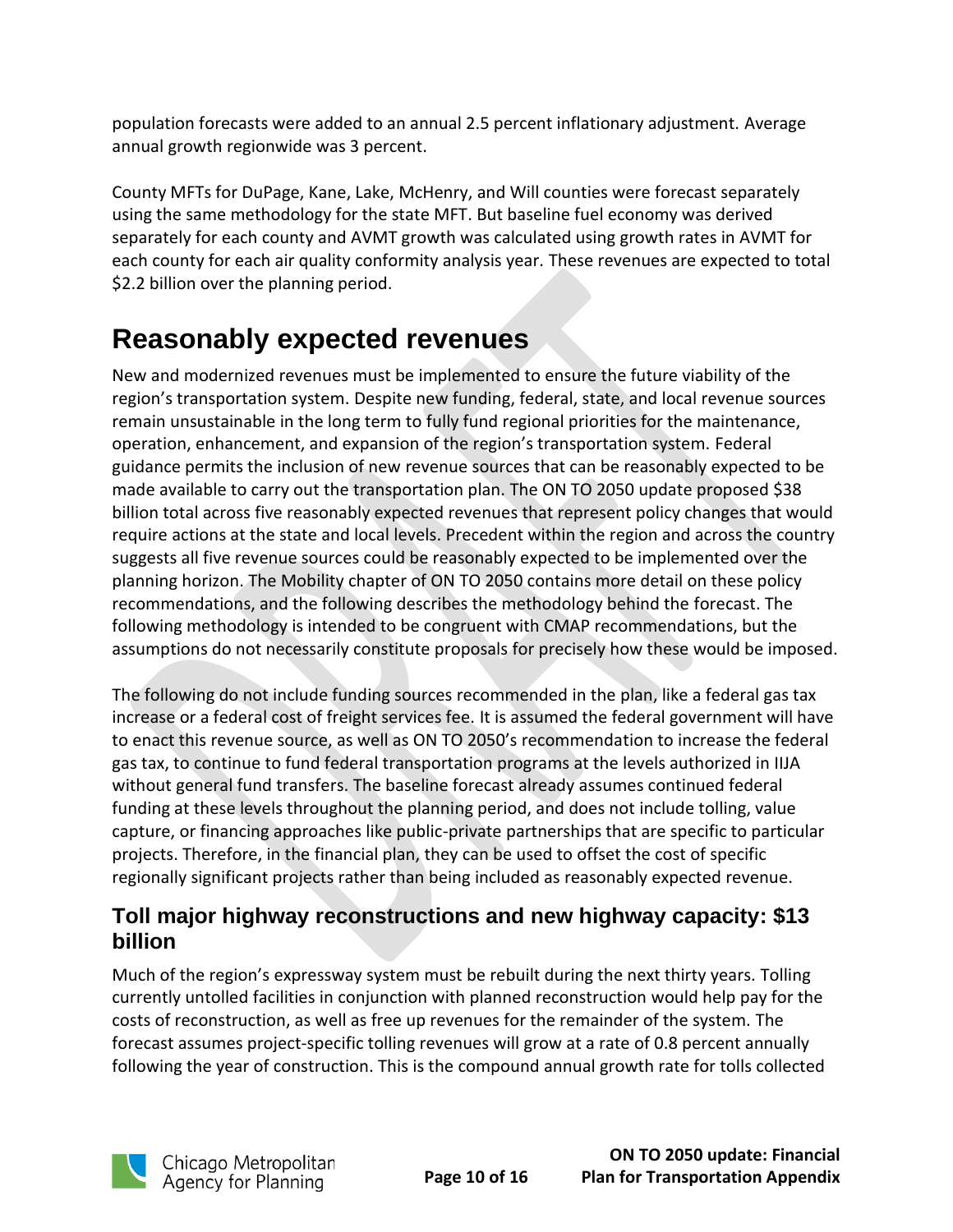each year between 2015 and 2050 based on CMAP's evaluation modeling for regionally significant projects.

#### **Replace state MFT with a road usage charge: \$10 billion**

Northeastern Illinois would receive revenues from replacing the state motor fuel tax with a road usage charge in the first five years of the planning period at a rate of 2 cents per mile. The rate would be indexed to an inflationary measure, assumed to be 2.5 percent annually for the purposes of the forecast. The forecast assumes that fund would accrue to northeastern Illinois in the same manner as the state MFT currently does.

#### **Expand the sales tax base to additional services: \$9 billion**

Expansion of the sales tax to include additional services would result in additional RTA sales tax revenues, as well as state sales tax disbursements to the RTA. The forecast assumes additional consumer services would be added to the sales tax base by approximately 2026, resulting in a 15 percent increase in the base. Revenues are assumed to grow at a rate of 3.6 percent annually, which is the average annual growth rate for personal consumption expenditures in Illinois for certain consumer services over the past 20 years. The forecast assumes no additional Public Transportation Fund revenue. This forecast does not include revenues that would accrue to the state or other local jurisdictions due to a sales tax base expansion.

#### **Regional revenue source: \$4 billion**

Given the unique investment needs of northeastern Illinois, a regional revenue source could help match federal funds, implement regional transportation priorities, and advance modernization initiatives. The forecast assumes the regional revenue source would be imposed as a 5 percent fee on the trip fares paid to transportation network companies. Base trip and fare assumptions for the region were derived from an analysis of Chicago data and CMAP's My Daily Travel survey. The forecast assumes the tax base would grow 2.5 percent annually throughout the planning period as a result of increases in trips and fares.

### **Local parking pricing expansion: \$2 billion**

Municipalities in the region would increase the number of priced parking spots in the region throughout the planning period. Pricing of unpriced parking spots would be phased in annually, starting with 600 spaces in the first year. The number of priced spaces would accelerate as the concept gained popularity for the efficacy in managing the public right-of-way. Prices and rate structures would vary by location. It was assumed the regional average would total \$5 per day with inflationary rate increases of 2.5 percent annually for the purposes of this forecast. Given the local nature of parking pricing, these revenues could be used for local transportation investments.

## <span id="page-10-0"></span>**Expenditures**

The financial plan for transportation prioritizes how to invest available revenues by allocating planned expenditures into different categories. These categories account for funding for

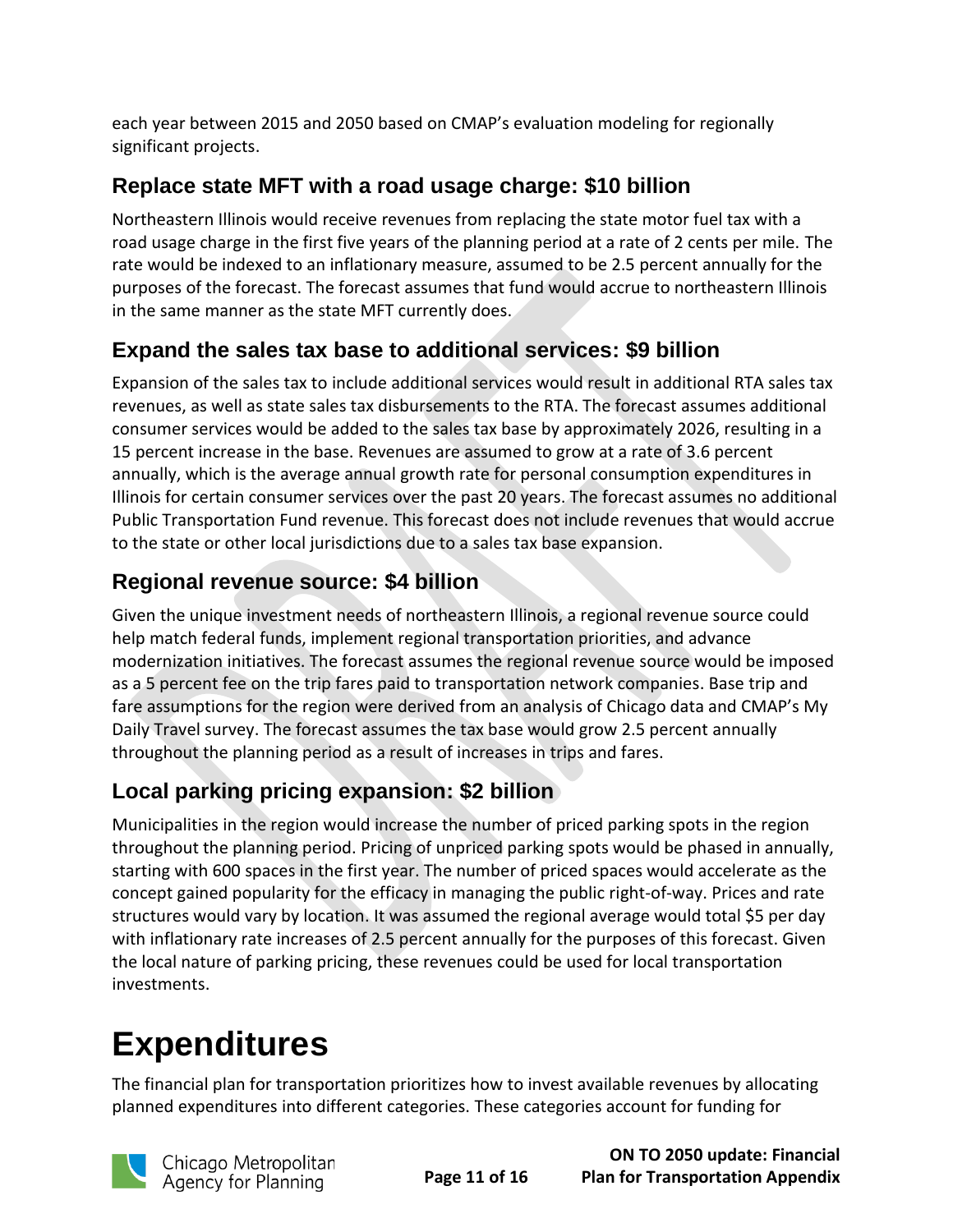administering, operating, maintaining, improving, enhancing, and expanding northeastern Illinois' transportation system. The following section provides an overview of these categories.



#### **ON TO 2050 update expenditure allocations, 2023-50, in year of expenditure dollars**

## <span id="page-11-0"></span>**Operations and administration**

This category includes the cost of administering, operating, and servicing debt for the region's existing roadway and transit system. This assumes no operational enhancements, but the continued operation of the existing system. This includes employee costs, rent, utilities, noncapital repairs, fuel, and debt service, as well as other costs needed to administer daily operations of the transportation system.

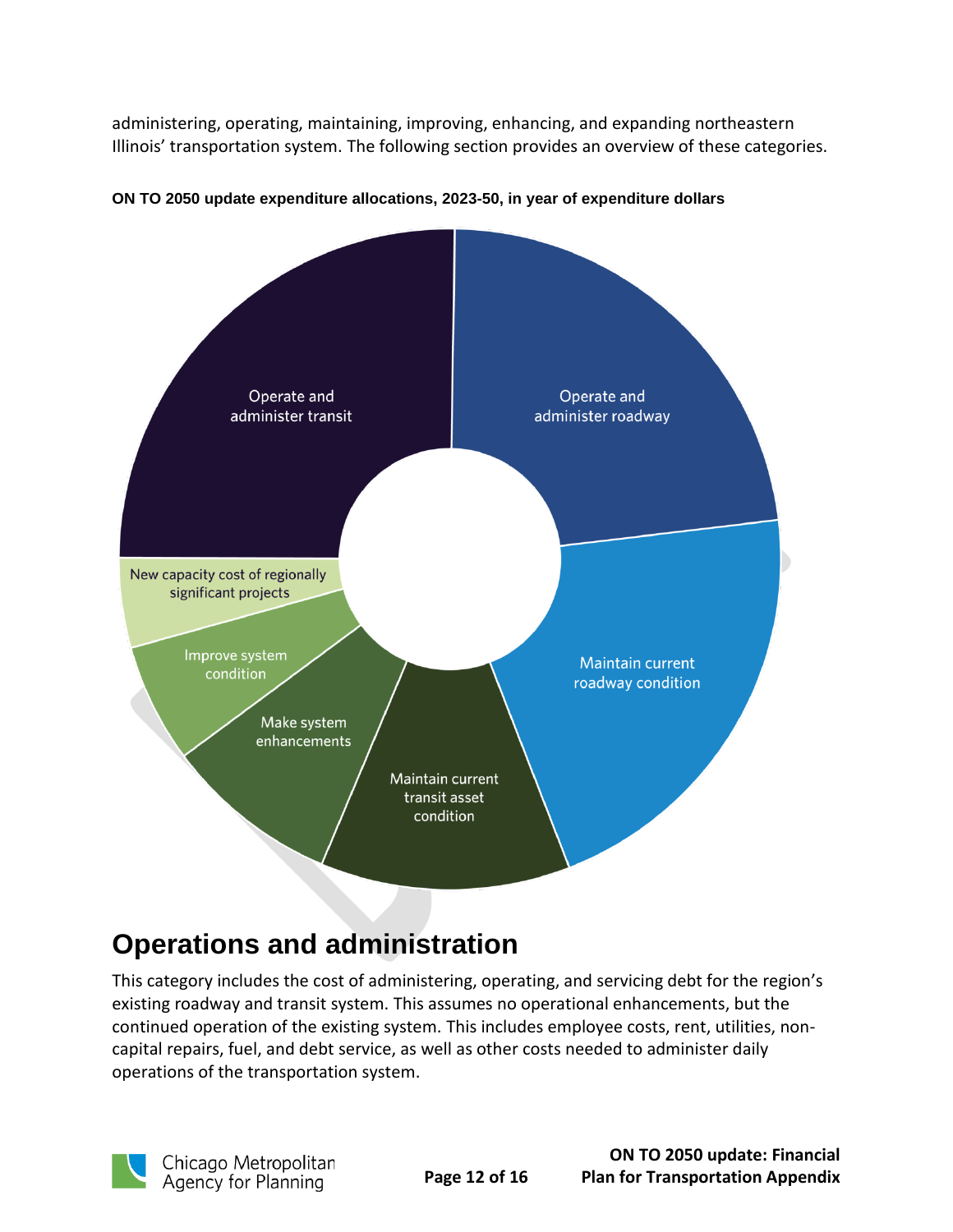#### **Roadway expenditures: \$120 billion**

The forecast consists of operations and administrative costs for IDOT District 1, Illinois Tollway, counties, townships, and municipalities, including Tollway debt service and state debt service for Series A bonds. Tollway and IDOT District 1 operating and administrative expenditures were forecasted linearly based on the most recent 20 years of available data. During the planning period, annual growth averaged 2.6 percent for IDOT District 1 and 2.1 percent for the Illinois Tollway. Tollway interest payments were forecast based on past trends, and growth averaged 2 percent annually during the planning period. Series A bond payments were forecast to grow linearly at an average rate of 1.8 percent annually during the planning period, and it was assumed that 45 percent of these costs were attributable to the region.

County budget documents provided baseline county expenditures for 2019. Municipal and township expenditures were estimated from the local highway operations expenditures reported to the 2017 Census of Governments and adjusted to the current year based on inflation and population growth. County, township, and municipal expenditures were assumed to grow at an average rate of 3 percent annually during the planning period due to growth in the region's population and growth in inflation.

#### **Transit expenditures: \$136.3 billion**

The forecast includes operating, administration, and debt service costs for the RTA, CTA, Metra, Pace, and Pace ADA. Operating and administrative expenditures were forecast to grow an average of 2.7 percent annually during the planning period. The interest portion of debt service payments were forecasted to grow an average of 0.7 percent annually.

### <span id="page-12-0"></span>**Capital maintenance to maintain current asset conditions**

The forecast includes the cost of capital maintenance on the region's roadway and transit system based on maintaining current conditions. The expenditure forecast is based on the investment needed to keep these conditions constant and not increase the backlog of facilities in fair or poor condition. These expenditure forecasts include capital maintenance expenditures completed in tandem with regionally significant projects but do not include any costs that would address a need for increased capacity on the transportation system.

Based on analysis and input from transportation agencies, staff inflated maintenance unit costs for year-of-expenditure using a 2.5 percent rate, which was also used in ON TO 2050. Over the past 20 years, the average annual percent change in the U.S. Consumer Price Index was 2 percent. FHWA's National Highway Construction Cost Index has experienced average annual increases of 2.2 percent over the past decade.

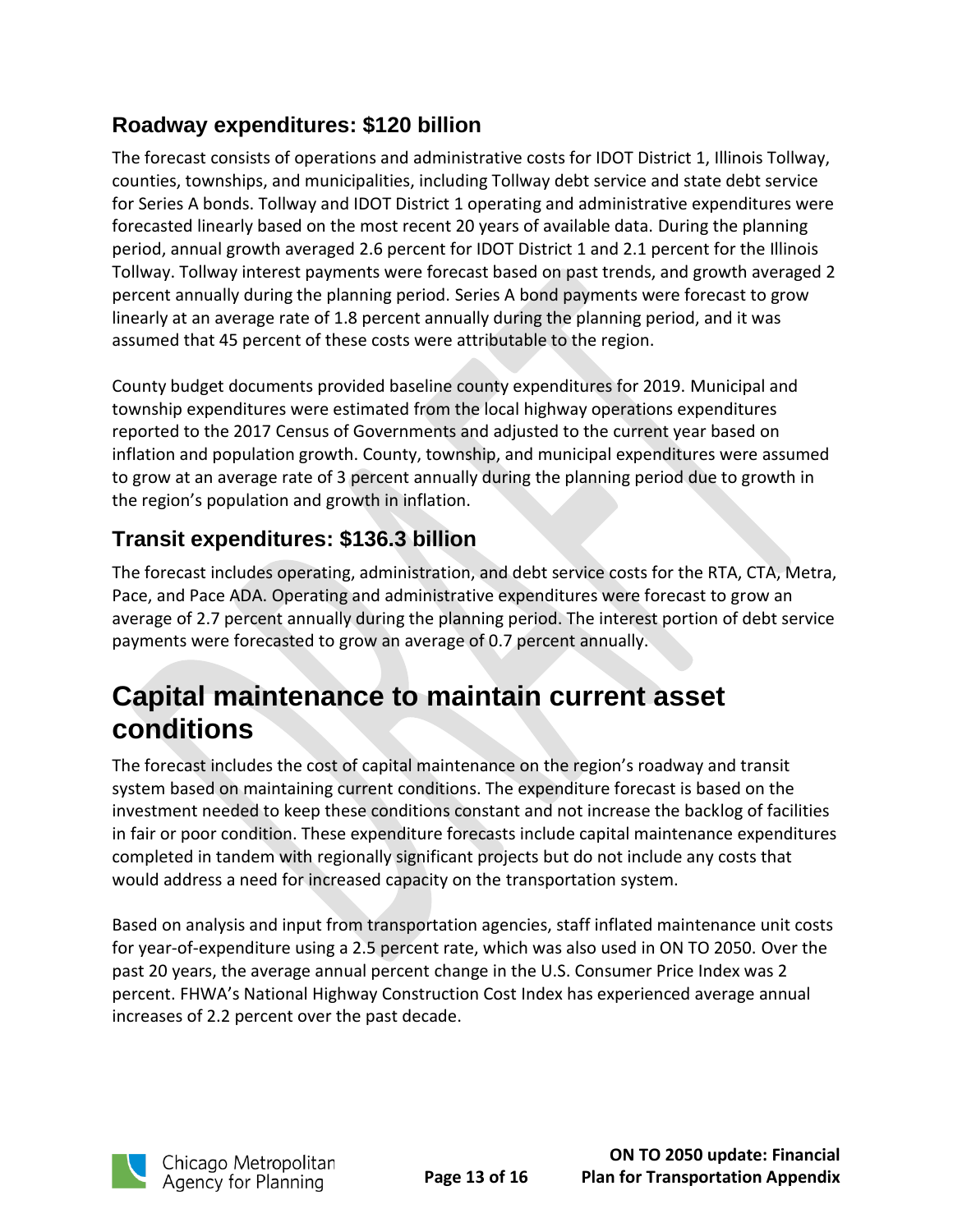#### **Roadway capital expenditures: \$109.4 billion**

Capital maintenance includes costs for expressways, arterials, collectors, local roads, bridges, and signals. The scenarios used assumed current asset conditions would be maintained during the planning period. Various transportation departments provided feedback on modeling assumptions, unit costs, and lifecycle assumptions.

For road with condition data, CMAP staff used IDOT's asset management spreadsheet tool to forecast the cost to maintain pavement condition in its current condition. IDOT's tool can evaluate the impacts of different investment options for both pavements and bridges. CMAP only used the pavement tool because CMAP had its own in-house bridge model already developed. The spreadsheet tool facilitates the analysis of programming funds for different pavement treatments using deterioration rates and treatment costs. Overall, 90 percent of the roadway miles included in the model are in acceptable condition. Interstates are 89 percent. Other NHS roadways are 92 percent, and other IDOT facilities are 87 percent.

The main inputs for the IDOT tool are pavement condition and roadway improvement costs. Pavement condition, measured in Condition Rating Survey (CRS), used in the model came from the 2020 Illinois Roadway Information System public file. The roadway miles were broken down by facility type and CRS rating. The roadway improvement costs used in the model were developed through collaboration with CMAP stakeholders. The improvement costs were broken down by improvement and facility type (interstate and non-interstate). Upcoming IDOT and Illinois Tollway pavement improvement projects were accounted for in the forecast.

CMAP staff used its bridge model to forecast capital maintenance expenditures for bridges, based on deterioration curves for Illinois, from National Bridge Inventory data. The model considers the condition of the deck, substructure, and superstructure. If one or more components of the bridge is in fair or poor condition, it will trigger an improvement to the bridge. The scenario used assumed current bridge conditions would be maintained during the planning period.

Staff forecasted capital maintenance expenditures on other roadway assets, such as local roads and traffic signals, based on assumptions of the typical cycles with which roadway maintenance projects are performed today. These assumptions then are applied to the inventory of roadway assets in the region. These capital assets make up a large portion of the forecast, in part, because local roads make up the majority of the region's roadway network.

#### **Transit capital expenditures: \$63.7 billion**

This includes capital maintenance costs for the CTA, Metra, Pace, and Pace ADA. RTA's Capital Optimization Support Tool provided data to forecast asset condition and investment needs for a period of 2023-45, with extrapolation for the final five years of the planning period. The scenario assumed the current condition of assets would be maintained across the planning period. Expenditures were inflated 2.5 percent annually. The following table provides more detail on asset condition by transit asset category.

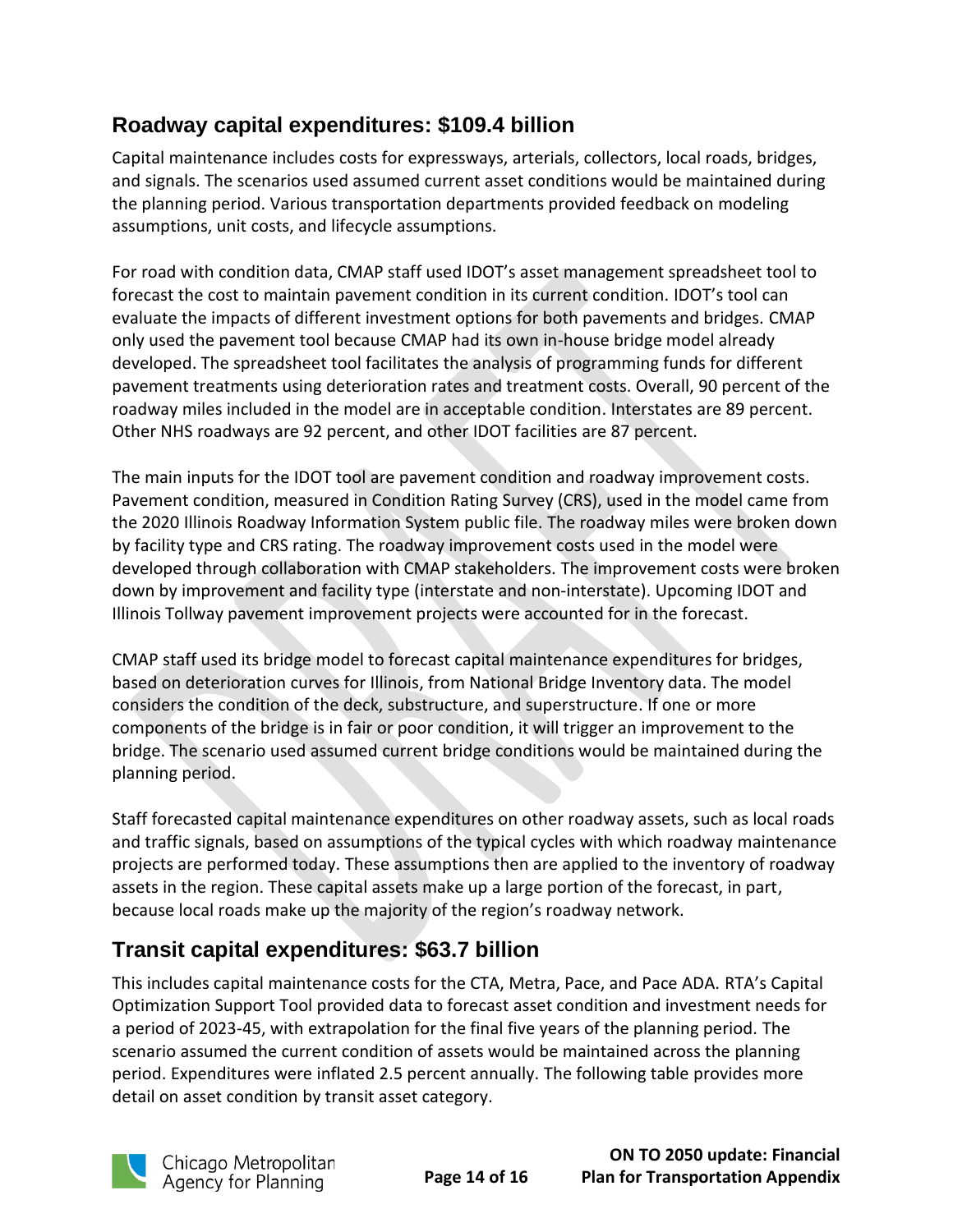**Transit asset condition in northeastern Illinois by federal performance measure category, 2020**

| Category                                    | <b>Percent</b> |
|---------------------------------------------|----------------|
| Buses beyond useful life                    | 6.7%           |
| Rail vehicles beyond useful life            | 30.2%          |
| Non-fixed route vehicles beyond useful life | 43.4%          |
| Track with performance restrictions         | 5.7%           |
| Facilities in marginal or fair condition    | 20.6%          |
| Non-revenue vehicles beyond useful life     | 37.7%          |
| Rail equipment beyond useful life           | 62.6%          |
| Source: National Transit Database           |                |

### <span id="page-14-0"></span>**Improve system condition**

This category constrains investments to help achieve targets for various asset condition measures. Federal transportation law requires transportation planning efforts to incorporate performance measures for infrastructure condition, among other topics. This funding allocation includes \$30.8 billion to improve the condition of pavement, bridge, and transit assets. These estimates use similar methodology as the capital maintenance expenditures. The following table provides an overview of how the financial plan allocates funds toward meeting system condition goals.

**Allocations toward meeting asset condition goals, 2023-50, in billions of year of expenditure dollars**

| Transit assets from 61% to 68% in good repair     | \$22.1 |
|---------------------------------------------------|--------|
| Roadways from 90% to 98% in acceptable condition  | \$6.2  |
| Bridges from 85.8% to 97% in acceptable condition | \$2.5  |
| Total allocation for improving system condition   | \$30.8 |

## <span id="page-14-1"></span>**System enhancements**

This category includes capital and operational enhancements or improvements not already constrained under other categories. Examples include bicycle, pedestrian, and ADA improvements, as well as highway management and operations, including intelligent transportation systems. Expansions that do not meet the definition of regionally significant projects is another example, along with culvert maintenance that is not accounted for the bridge model and intersection improvements. The region needs to make these investments, particularly multimodal improvements that provide residents with low-cost mobility options. It is assumed \$43.7 billion constrained in this category is sufficient to reasonably provide for these enhancements to the system.